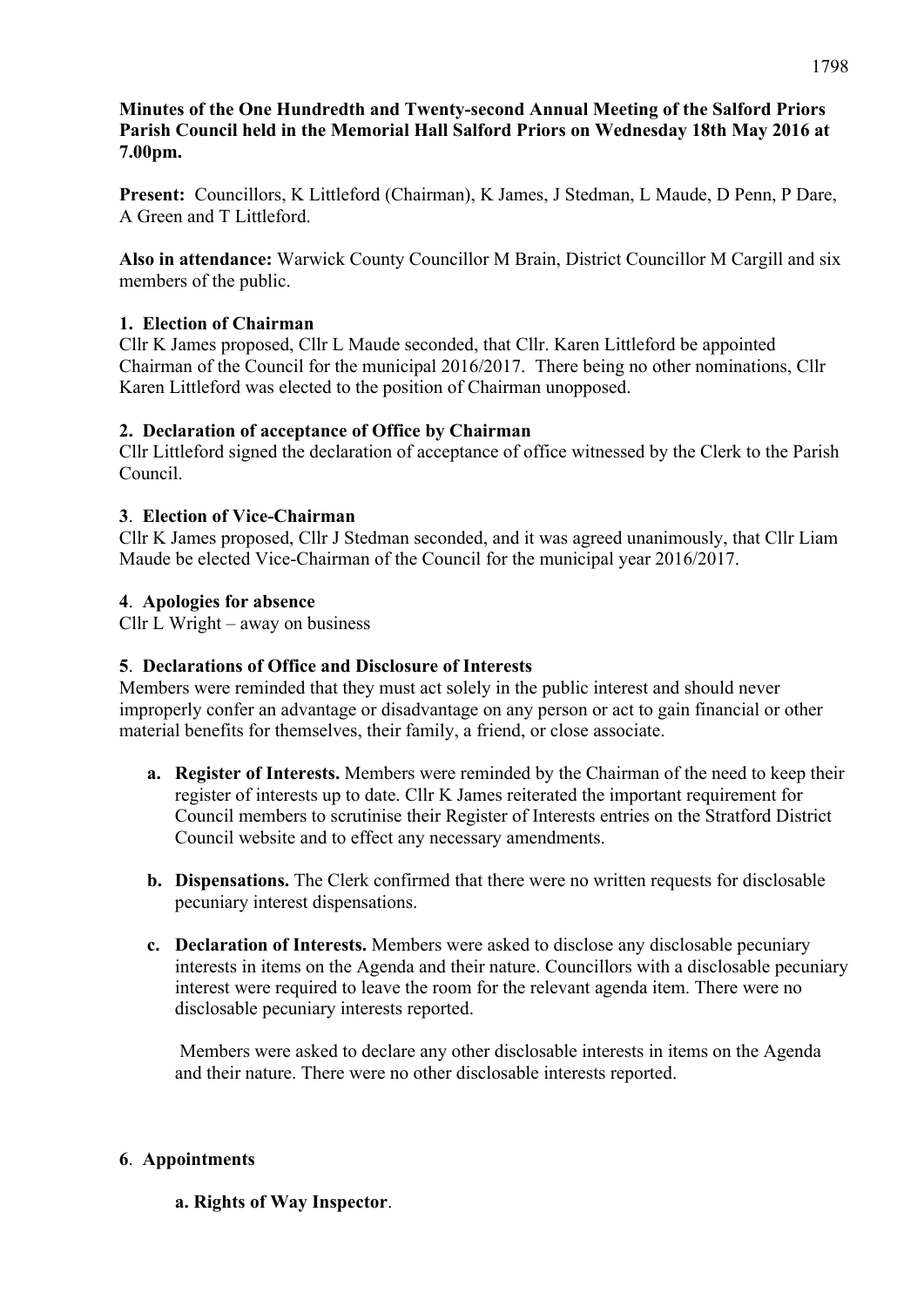Council agreed that Cllr. D Penn should act as Rights of Way Inspector.

### **b. Playing Field Inspector**.

Council agreed that the Clerk to the Parish Council should act as Playing Field Inspector.

### **c. Communications Development Group.**

Council agreed that Cllrs T Littleford, P Dare, K Littleford and L Maude (Technical Advisor) should act as members of the Communications Development Group.

### **d. Staffing Consultative Panel.**

Cllrs. K James, K Littleford and J Stedman were nominated and agreed by Council to serve as the Staffing Consultative Panel.

### **e. Staffing Appeals Panel.**

Cllrs. D Penn, L Wright and L Maude were nominated and agreed by Council to serve as the

Staffing Appeals Panel.

### **f. Street Light Working Group.**

Council agreed that Cllrs K Littleford, J Stedman, P Dare and A Green should act as members of the Street Light Working Group.

### **g. Playing Field Working Group.**

Council agreed that Cllrs K Littleford, J Stedman, P Dare, D Penn and T Littleford should act as members of the Playing Field Working Group.

### **h. Amenity Contract Working Group.**

Council agreed that Cllrs K James, K Littleford, A Green and P Dare should act as members of the Amenity Contract Working Group.

### **7. Appointments to Outside Bodies**

### **a. Memorial Hall Committee.**

Cllr. Wright was nominated and agreed by Council.

### **b. TOPS Management Committee.**

Cllrs. P Dare and L Maude were nominated and agreed by Council.

### **c. Youth Club Committee.**

Cllr L Maude was nominated and agreed by Council.

### **d. Perkin's Educational Foundation.**

Council noted that the Council's current representatives on the Perkin's Educational Foundation were Mrs Sally Staley, Mrs Dilys King, Dr. Stephen Roberts, and Dr Susan Juned.

### **e. Marsh Farm Sand and Gravel Liaison Group.**

Cllrs. J Stedman and L Wright, were nominated and agreed by Council.

### **f. Warwickshire Association of Local Councils.**

Cllr. K James was nominated and agreed by Council.